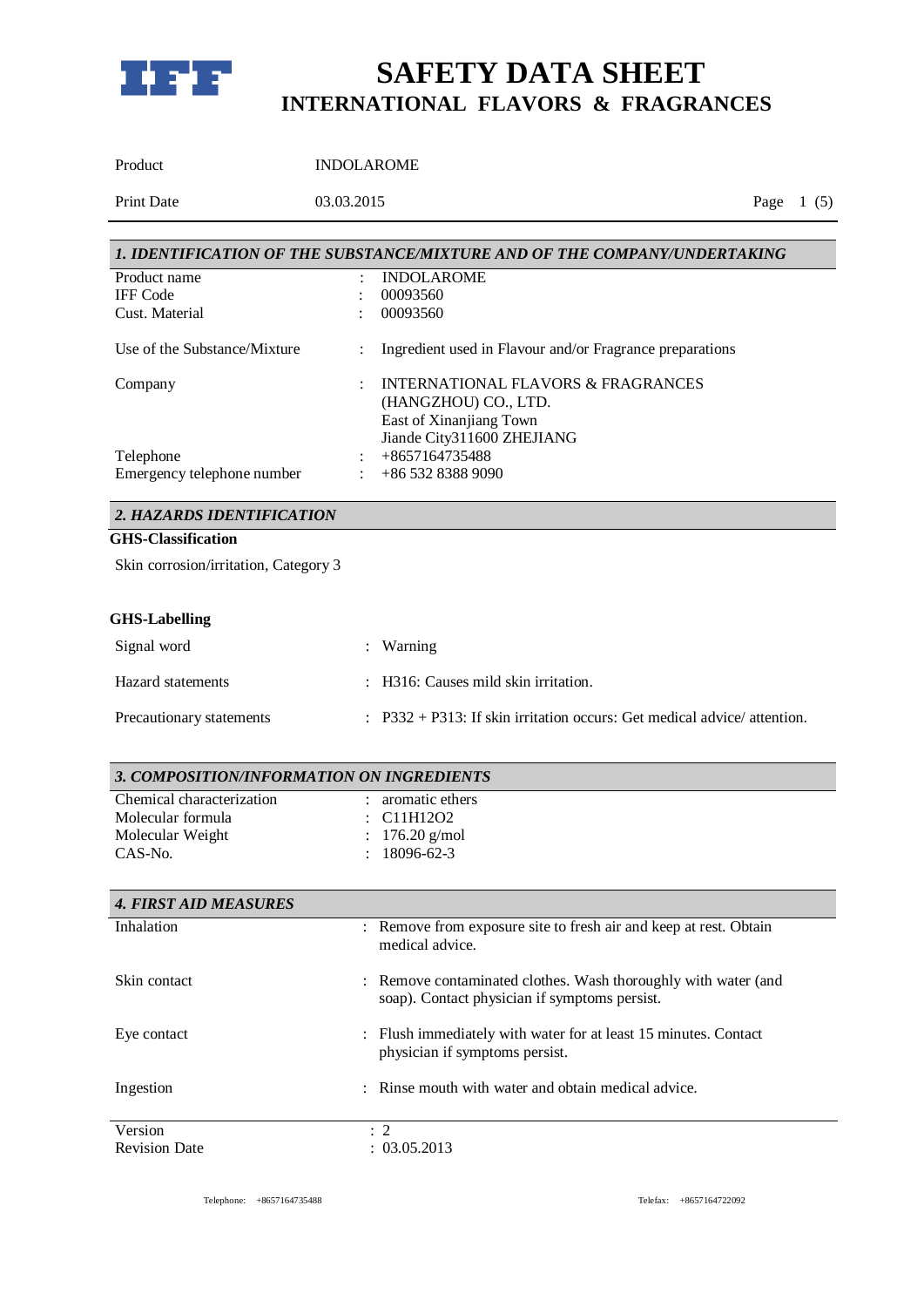

| Product                                                         | <b>INDOLAROME</b>                                                                                                                                                                                                                                                                                                                                                                                                                                                                                                                                                                                                                                                                                                                                                                                                                                                                                         |             |
|-----------------------------------------------------------------|-----------------------------------------------------------------------------------------------------------------------------------------------------------------------------------------------------------------------------------------------------------------------------------------------------------------------------------------------------------------------------------------------------------------------------------------------------------------------------------------------------------------------------------------------------------------------------------------------------------------------------------------------------------------------------------------------------------------------------------------------------------------------------------------------------------------------------------------------------------------------------------------------------------|-------------|
| Print Date                                                      | 03.03.2015                                                                                                                                                                                                                                                                                                                                                                                                                                                                                                                                                                                                                                                                                                                                                                                                                                                                                                | Page $2(5)$ |
|                                                                 |                                                                                                                                                                                                                                                                                                                                                                                                                                                                                                                                                                                                                                                                                                                                                                                                                                                                                                           |             |
| <b>5. FIREFIGHTING MEASURES</b><br>Suitable extinguishing media | : Carbondioxide, dry chemical, foam.                                                                                                                                                                                                                                                                                                                                                                                                                                                                                                                                                                                                                                                                                                                                                                                                                                                                      |             |
|                                                                 |                                                                                                                                                                                                                                                                                                                                                                                                                                                                                                                                                                                                                                                                                                                                                                                                                                                                                                           |             |
| <b>6. ACCIDENTAL RELEASE MEASURES</b>                           |                                                                                                                                                                                                                                                                                                                                                                                                                                                                                                                                                                                                                                                                                                                                                                                                                                                                                                           |             |
| Personal precautions                                            | : Avoid inhalation and contact with skin and eyes. A self-contained<br>breathing apparatus is recommended in case of a major spill.                                                                                                                                                                                                                                                                                                                                                                                                                                                                                                                                                                                                                                                                                                                                                                       |             |
| Environmental precautions                                       | Keep away from drains, surface- and groundwater and soil.                                                                                                                                                                                                                                                                                                                                                                                                                                                                                                                                                                                                                                                                                                                                                                                                                                                 |             |
| Methods for cleaning up                                         | : Clean up spillage promptly. Remove ignition sources. Provide<br>adequate ventilation or exhaust. Avoid excessive inhalation of dust<br>and vapours. Contain and recover free product. Dispose of according<br>to the local regulations.                                                                                                                                                                                                                                                                                                                                                                                                                                                                                                                                                                                                                                                                 |             |
| 7. HANDLING AND STORAGE                                         |                                                                                                                                                                                                                                                                                                                                                                                                                                                                                                                                                                                                                                                                                                                                                                                                                                                                                                           |             |
| <b>Handling</b>                                                 |                                                                                                                                                                                                                                                                                                                                                                                                                                                                                                                                                                                                                                                                                                                                                                                                                                                                                                           |             |
| Advice on safe handling                                         | : Avoid excessive inhalation of concentrated vapors. Follow good<br>manufacturing practices for housekeeping and personal hygiene.<br>Wash any exposed skin immediately after any chemical contact,<br>before breaks and meals, and at the end of each work period.<br>Contaminated clothing and shoes should be thoroughly cleaned<br>before re-use.<br>If appropriate, procedures used during the handling of this material<br>should also be used when cleaning equipment or removing residual<br>chemicals from tanks or other containers, especially when steam or<br>hot water is used, as this may increase vapor concentrations in the<br>workplace air. Where chemicals are openly handled, access should<br>be restricted to properly trained employees.<br>Keep all heated processes at the lowest necessary temperature in<br>order to minimize emissions of volatile chemicals into the air. |             |
| explosion                                                       | Advice on protection against fire and : Keep away from ignition sources and naked flame.                                                                                                                                                                                                                                                                                                                                                                                                                                                                                                                                                                                                                                                                                                                                                                                                                  |             |
| Storage                                                         |                                                                                                                                                                                                                                                                                                                                                                                                                                                                                                                                                                                                                                                                                                                                                                                                                                                                                                           |             |
| Requirements for storage areas and<br>containers                | : Store in a cool, dry, ventilated area away from heat sources. Keep<br>containers upright and tightly closed when not in use.                                                                                                                                                                                                                                                                                                                                                                                                                                                                                                                                                                                                                                                                                                                                                                            |             |
| 8. EXPOSURE CONTROLS/PERSONAL PROTECTION                        |                                                                                                                                                                                                                                                                                                                                                                                                                                                                                                                                                                                                                                                                                                                                                                                                                                                                                                           |             |
|                                                                 | Verify if the substances declared in section 3 have relevant national exposure limits.                                                                                                                                                                                                                                                                                                                                                                                                                                                                                                                                                                                                                                                                                                                                                                                                                    |             |
| Personal protective equipment                                   |                                                                                                                                                                                                                                                                                                                                                                                                                                                                                                                                                                                                                                                                                                                                                                                                                                                                                                           |             |
| Respiratory protection                                          | : Use local exhaust ventilation around open tanks and other open                                                                                                                                                                                                                                                                                                                                                                                                                                                                                                                                                                                                                                                                                                                                                                                                                                          |             |
| Version<br><b>Revision Date</b>                                 | $\colon 2$<br>: 03.05.2013                                                                                                                                                                                                                                                                                                                                                                                                                                                                                                                                                                                                                                                                                                                                                                                                                                                                                |             |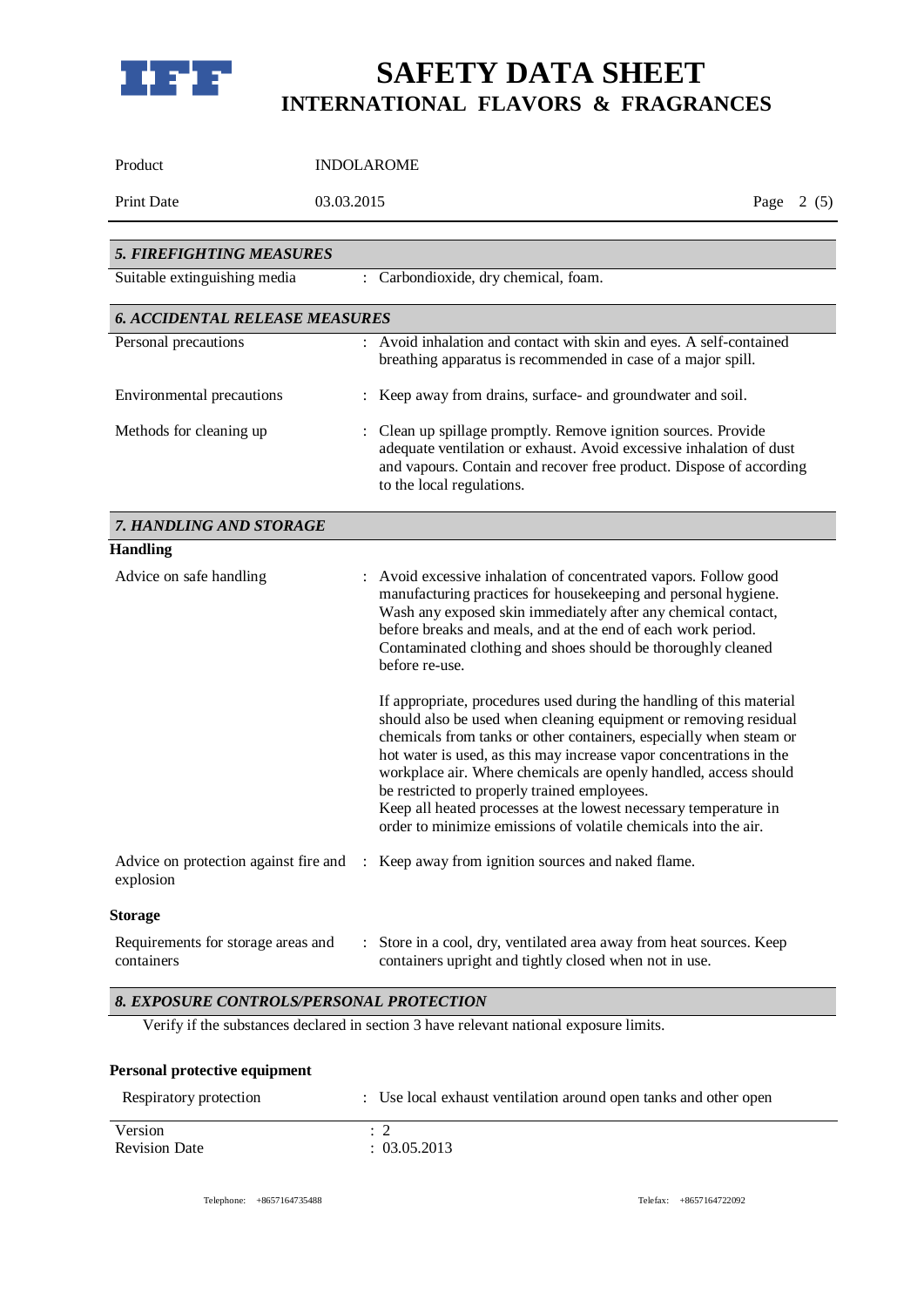

| Product                         | <b>INDOLAROME</b>                                                                                                                                                                                                                                                                                                                                                                                                                                                                                                                                                                                                                                                                                                                                                                                                                                                                                                                                                                                                                    |  |  |
|---------------------------------|--------------------------------------------------------------------------------------------------------------------------------------------------------------------------------------------------------------------------------------------------------------------------------------------------------------------------------------------------------------------------------------------------------------------------------------------------------------------------------------------------------------------------------------------------------------------------------------------------------------------------------------------------------------------------------------------------------------------------------------------------------------------------------------------------------------------------------------------------------------------------------------------------------------------------------------------------------------------------------------------------------------------------------------|--|--|
| Print Date                      | 03.03.2015<br>Page $3(5)$                                                                                                                                                                                                                                                                                                                                                                                                                                                                                                                                                                                                                                                                                                                                                                                                                                                                                                                                                                                                            |  |  |
|                                 | sources of potential exposures in order to avoid excessive inhalation,<br>including places where this material is openly weighed or measured.<br>In addition, use general dilution ventilation of the work area to<br>eliminate or reduce possible worker exposures.<br>No respiratory protection is required during normal operations in a<br>workplace where engineering controls such as adequate ventilation,<br>etc. are sufficient.                                                                                                                                                                                                                                                                                                                                                                                                                                                                                                                                                                                            |  |  |
|                                 | If engineering controls and safe work practices are not sufficient, an<br>approved, properly fitted respirator with organic vapor cartridges or<br>canisters and particulate filters should be used:                                                                                                                                                                                                                                                                                                                                                                                                                                                                                                                                                                                                                                                                                                                                                                                                                                 |  |  |
|                                 | a) while engineering controls and appropriate safe work practices<br>and/or procedures are being implemented; or<br>b)during short term maintenance procedures when engineering<br>controls are not in normal operation or are not sufficient; or<br>c) if normal operational workplace vapor concentration in the air is<br>increased due to heat;<br>d) during emergencies; or<br>e) if engineering controls and operational practices are not sufficient<br>to reduce airborne concentrations below an established occupational<br>exposure limit.                                                                                                                                                                                                                                                                                                                                                                                                                                                                                |  |  |
| Hygiene measures                | To the extent deemed appropriate, implement pre-placement and<br>regularly scheduled ascertainment of symptoms and spirometry<br>testing of lung function for workers who are regularly exposed to<br>this material.<br>To the extent deemed appropriate, use an experienced air sampling<br>expert to identify and measure volatile chemicals that could be<br>present in the workplace air to determine potential exposures and to<br>ensure the continuing effectiveness of engineering controls and<br>operational practices to minimize exposure.                                                                                                                                                                                                                                                                                                                                                                                                                                                                               |  |  |
| Protective measures             | In December 2003, the National Institute for Occupational Safety<br>and Health ("NIOSH") published an Alert on preventing lung<br>disease in workers who use or make flavorings [NIOSH Publication<br>Number 2004-110].<br>In August 2004 (Updated in 2012), the United States Flavor and<br>Extract Manufacturers Association (FEMA) issued a report entitled<br>"Respiratory Safety in the Flavor Manufacturing Workplace".<br>Both of these reports provide recommendations for reducing<br>employee exposure and for medical surveillance in the workplace.<br>The recommendations in these reports are generally applicable to the<br>use of any chemical in the workplace and you are strongly urged to<br>review both of these reports.<br>The report published by FEMA also contains a list of "high priority"<br>chemicals. If any of these chemicals are present in this product at a<br>concentration $> = 1.0\%$ due to an intentional addition by IFF, the<br>chemical(s) will be identified in this safety data sheet. |  |  |
| Version<br><b>Revision Date</b> | $\therefore$ 2<br>: 03.05.2013                                                                                                                                                                                                                                                                                                                                                                                                                                                                                                                                                                                                                                                                                                                                                                                                                                                                                                                                                                                                       |  |  |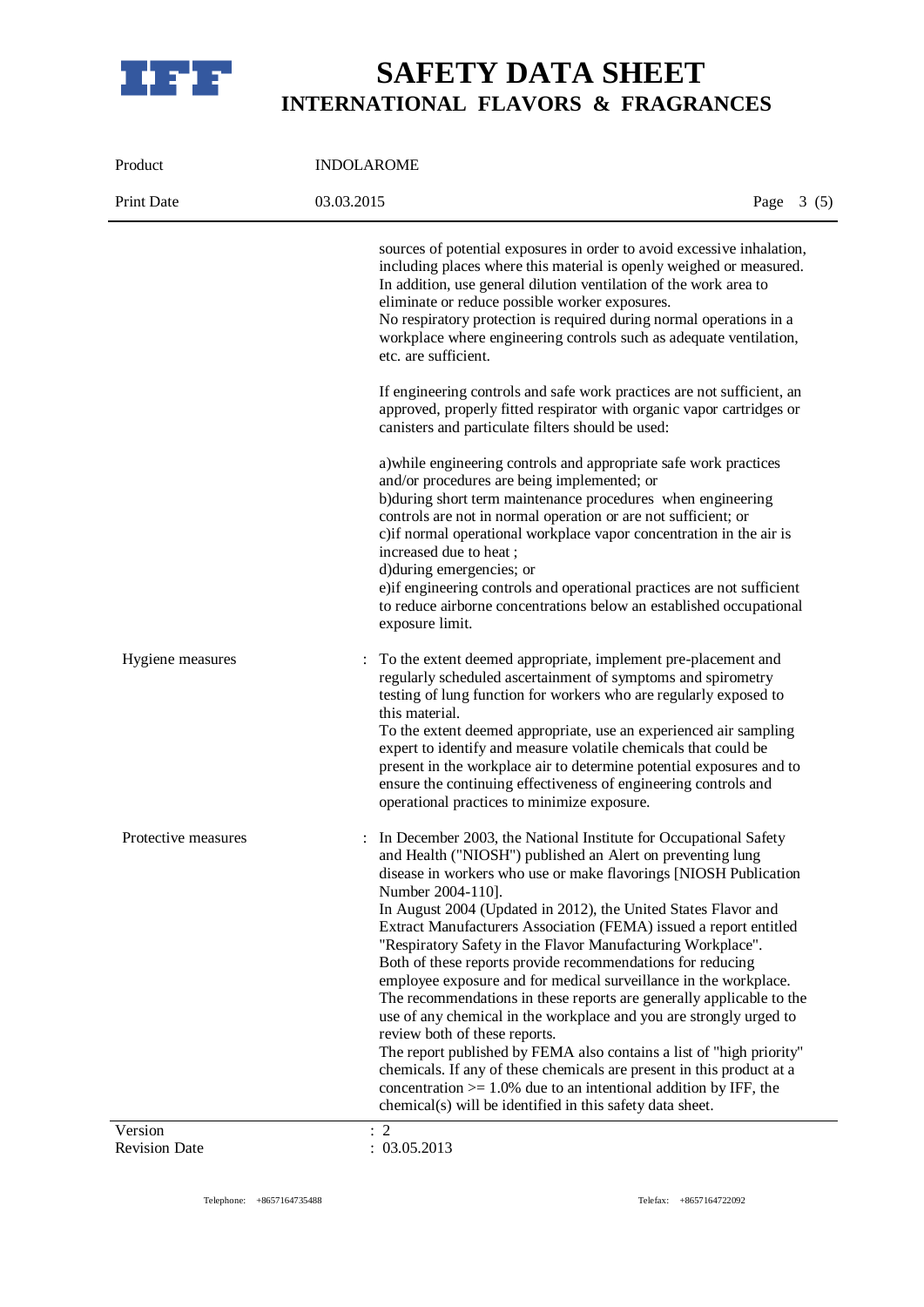

| Product    | <b>INDOLAROME</b> |             |  |
|------------|-------------------|-------------|--|
| Print Date | 03.03.2015        | Page $4(5)$ |  |

| 9. PHYSICAL AND CHEMICAL PROPERTIES                                       |                                                                                                                                                                                                  |
|---------------------------------------------------------------------------|--------------------------------------------------------------------------------------------------------------------------------------------------------------------------------------------------|
| <b>Appearance</b>                                                         |                                                                                                                                                                                                  |
| Physical state<br>Colour                                                  | solid<br>white                                                                                                                                                                                   |
| Odour                                                                     | conforms to standard                                                                                                                                                                             |
| Safety data                                                               |                                                                                                                                                                                                  |
| Flash point                                                               | Note: not applicable                                                                                                                                                                             |
| Ignition temperature                                                      | $>100\text{ °C}$                                                                                                                                                                                 |
| Vapour pressure                                                           | Note: not applicable                                                                                                                                                                             |
| Partition coefficient: n-<br>octanol/water                                | $:$ log Pow: 1.325                                                                                                                                                                               |
| <b>10. STABILITY AND REACTIVITY</b>                                       |                                                                                                                                                                                                  |
| Conditions to avoid                                                       | : Remarks: Direct sources of heat.                                                                                                                                                               |
| Hazardous decomposition products                                          | Note: Carbon monoxide and unidentified organic compounds may<br>be formed during combustion.                                                                                                     |
| Hazardous reactions                                                       | Presents no significant reactivity hazard, by itself or in contact with<br>water. Avoid contact with strong acids, alkali or oxidizing agents.                                                   |
| 11. TOXICOLOGICAL INFORMATION                                             |                                                                                                                                                                                                  |
| Acute oral toxicity<br>Skin irritation<br>Eye irritation<br>Sensitisation | LD50 (rat) = $3,327$ mg/kg<br>No skin irritation (repeated insult patch test, human)<br>Mild eye irritation (, rabbit)<br>Did not cause sensitization on laboratory animals. (<br>,human, 0.20%) |
| 12. ECOLOGICAL INFORMATION                                                |                                                                                                                                                                                                  |
| <b>Ecotoxicity effects</b>                                                |                                                                                                                                                                                                  |

| <b>13. DISPOSAL CONSIDERATIONS</b> |                                                                                                                  |
|------------------------------------|------------------------------------------------------------------------------------------------------------------|
| Product                            | Disposal together with normal waste is not allowed. Special disposal<br>required according to local regulations. |
| Contaminated packaging             | Empty containers should be taken to an approved waste handling site<br>for recycling or disposal.                |

Version : 2<br>Revision Date : 03.05.2013 Revision Date